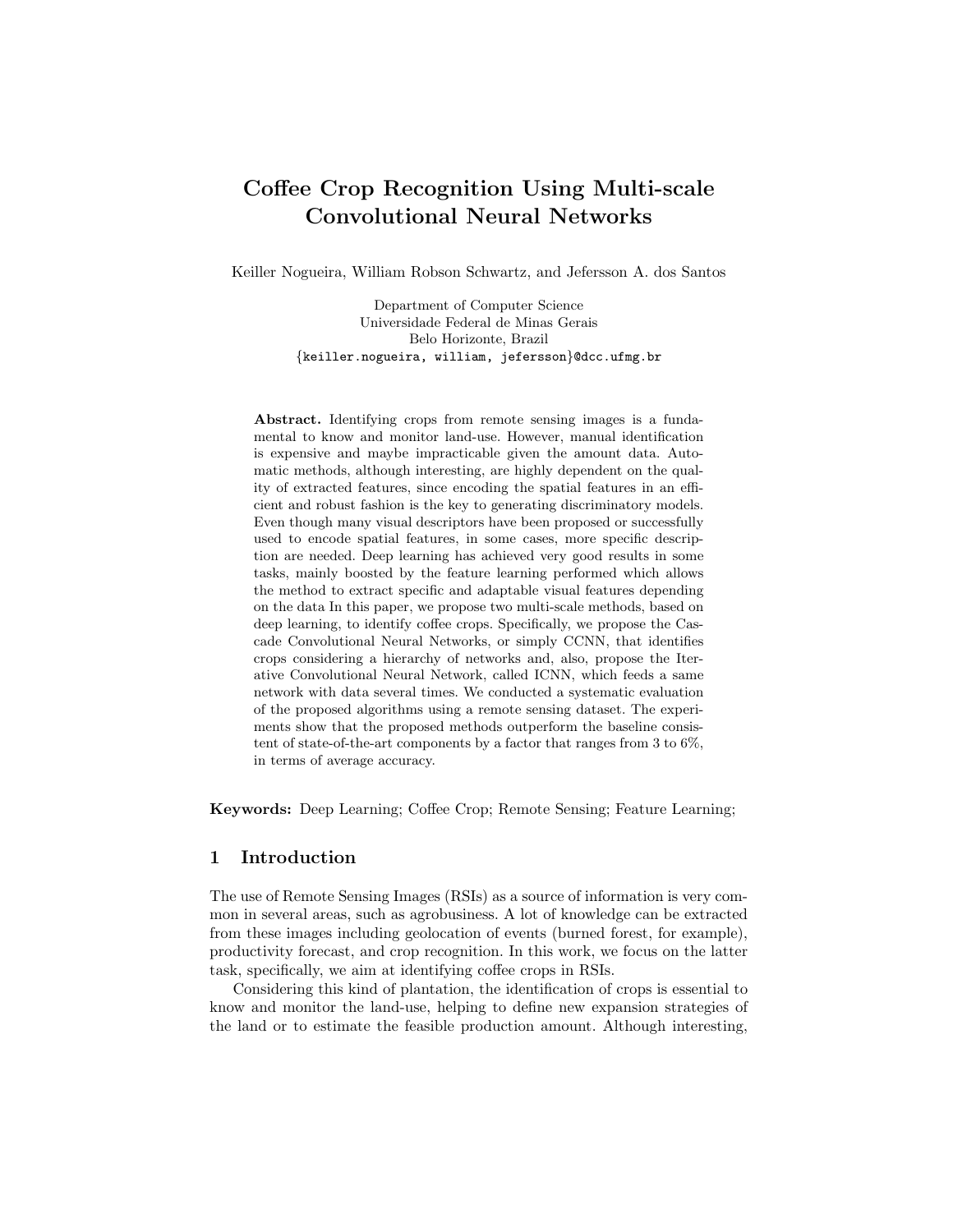recognizing coffee regions in RSIs is not a trivial task. First, because coffee usually grows in mountainous regions, which causes shadows and distortions in the spectral information. Second, the growing of coffee is not a seasonal activity, and, therefore, in the same region, there may be coffee plantations of different ages (high intraclass variance).

The identification process, which, in our case, can be described as locate and classify the crops, is an open problem in the pattern recognition field [\[5\]](#page-7-0). The most common strategy uses a combination of segmentation algorithms, visual features extraction techniques and machine learning methods. Some works [\[6\]](#page-7-1) combine these steps with a multi-scale strategy, resulting in a more robust method. In all these cases, visual features are extracted from regions of a segmented image using some auxiliary method, such as low-level or mid-level one, and, then used with some machine learning approach. Although this method has been successfully applied to RSIs [\[5\]](#page-7-0), some applications require more specific descriptors. In this way, the neural networks distinguish from other methods, since it can learn specific image features depending on the problem.

As introduced, in this paper, we are particularly interested in identifying coffee crops in RSIs. Therefore, we formulate this task by using a deep learning strategy, i.e., we propose two multi-scale methods using Convolutional Neural Network (CNN). First, we propose the Cascade Convolutional Neural Network, or simply CCNN, which is, in this case, composed of three network levels that process images with same dimension. Specifically, after every level, unclassified images are decomposed into smaller patches, which are resized into a predefined size and given as input to the subsequent level. The resize step changes the image composition allowing the networks to capture different features at each level. Second, we propose the Iterative Convolutional Neural Network, or just ICNN, which has only one neural network that processes the input data three times, being equivalent to the the CCNN method. Actually, after processing the data, unclassified patches are split and resized, going back again into the same network.

Moreover, we are concerned in design a method robust enough to handle real world data (even from different locations), so it can be a useful tool for any activity involving crops recognition around the globe. Thus, the proposed methods were designed and trained using real data of two entire counties, that have distinct image characteristics (mountains, etc). Specifically, the experiments were conducted using one county as training and the other as test.

In practice, we claim the following benefits and contributions over existing solutions: (i) Our main contribution is **two novel algorithms** capable of identify region of interest in real world RSIs using deep learning paradigm, and (ii) a systematic set of experiments, using real world data reveals that our algorithm improves upon a baseline composed of state-of-the-art components, by a factor that ranges from 3% to 6% in terms of average accuracy.

The paper is structured as follows. Related work is presented in Section [2.](#page-2-0) Section [3](#page-2-1) presents the methodology. Experimental protocol as well as obtained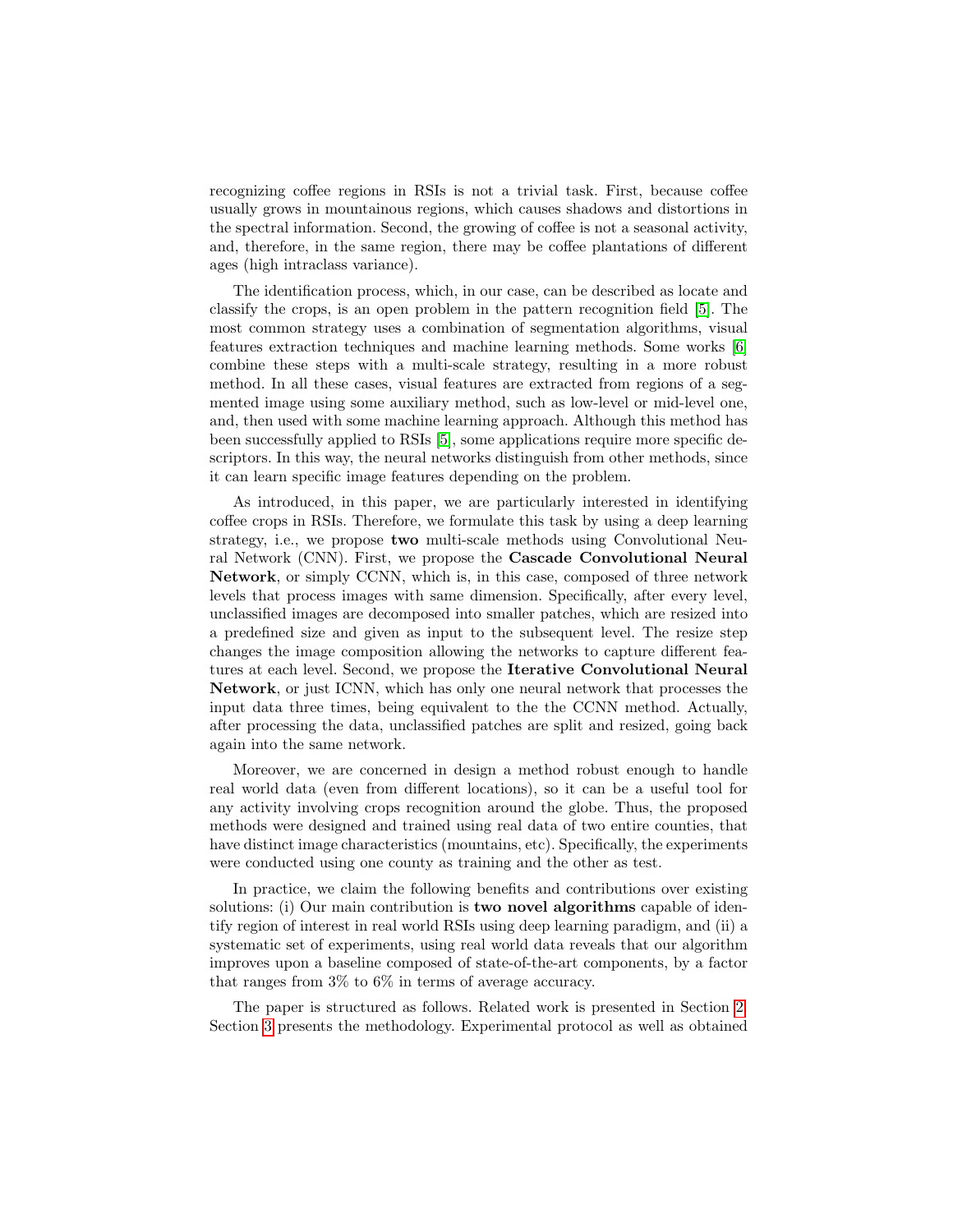results are discussed in Section [4.](#page-4-0) Finally, in Section [5](#page-6-0) we conclude the paper and point promising directions for future work.

# <span id="page-2-0"></span>2 Related Work

The development of algorithms for spatial extraction information is a hot research topic in the remote sensing community [\[2\]](#page-7-2), which has been mainly boosted by the recent accessibility of high spatial resolution data provided by new sensor technologies. Even though many visual descriptors have been proposed or successfully used for remote sensing image processing [\[7\]](#page-7-3), some applications demand more specific description techniques. As an example, very successful lowlevel descriptors in computer vision applications do not yield suitable results for coffee crop classification, as shown in [\[7\]](#page-7-3). Anyway, the general conclusion is that ordinary descriptors can achieve suitable results in most of applications, but not all. However, higher accuracy rates are yielded by the combination of complementary descriptors that exploits late fusion learning techniques. Following this trend, many approaches have been proposed for combination of spatial descriptors [\[9\]](#page-7-4), including several ones using multi-scale strategy [\[6,](#page-7-1) [7\]](#page-7-3). In these approaches, an essential step is extracting the feature at various segmentation scales, which could be expensive, depending on the strategy, since features would need to be extracted from each scale, for example.

However, even the combination of visual descriptors may not achieved satisfactory results and more robust features are needed. In this way, deep learning distinguish from other methods, since it can learn specific image features depending on the problem. Many works have been proposed to learn spatial feature descriptors [\[13\]](#page-7-5). Moreover, new effective hyperspectral and spatio-spectral feature descriptors [\[11\]](#page-7-6) have been developed mainly boosted by the deep learning growth in recently years.

The proposed methods are very different from others in the literature. First, the proposed approach is capable of create a thematic map without any use of auxiliary methods. For the best of our knowledge, there is no other method capable of doing this. Second, as introduced, accuracy is highly dependent on the quality of extracted features. Thus, a method that learns adaptable and specific spatial features based on the images, such as the ones based on deep learning, could exploits better the feasible information available on the data. In this work, we experimentally demonstrate the robustness of our approach by achieving state-of-the-art results in a challenging dataset composed of high resolution remote sensing images.

### <span id="page-2-1"></span>3 Methodology

In this section, we present the proposed methods for identification of crops. The network architecture is presented first in Section [3.1](#page-3-0) while the proposed methods are presented in Section [3.2.](#page-3-1)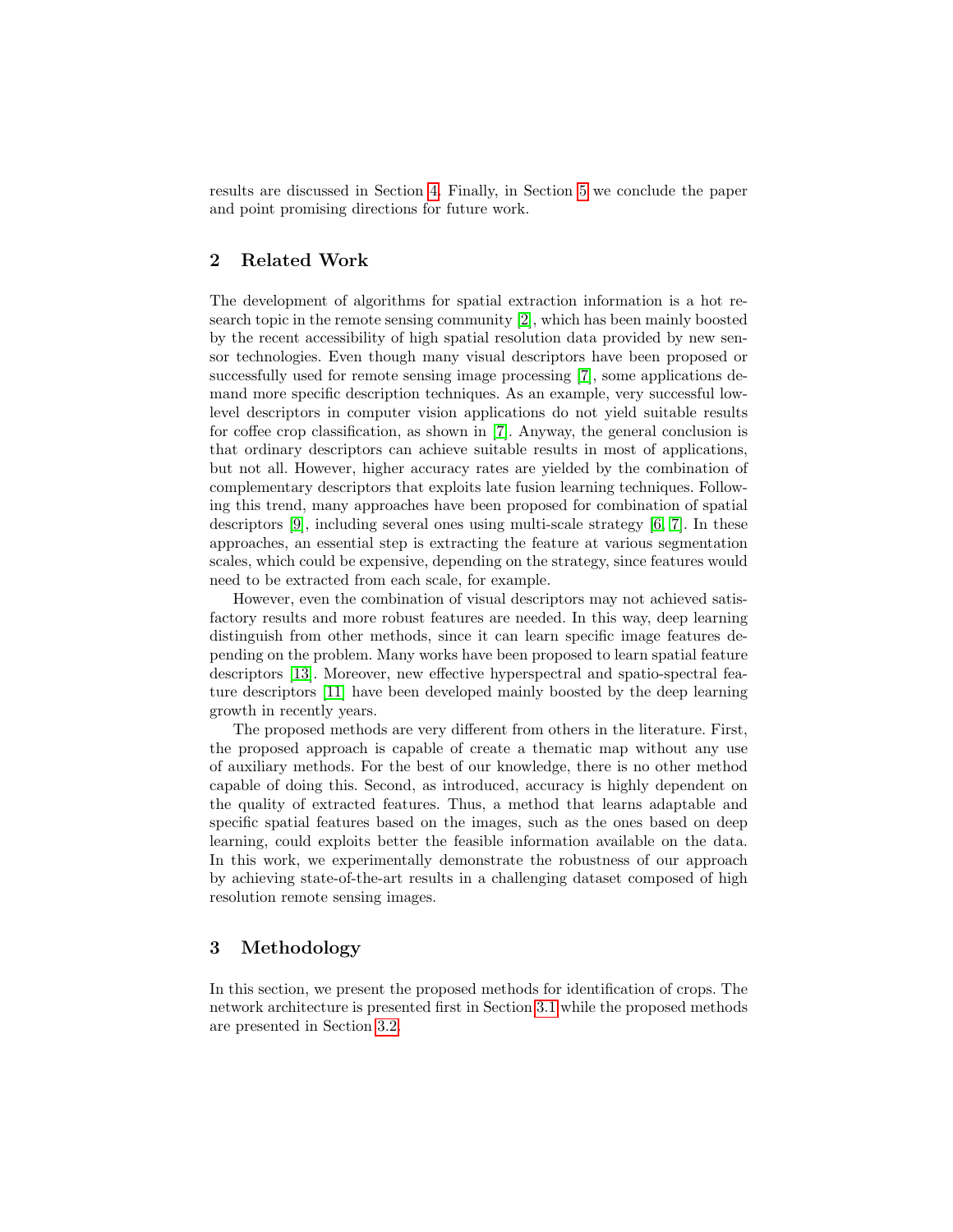

<span id="page-3-2"></span>Fig. 1. The proposed Convolution Neural Network architecture with six layers.

#### <span id="page-3-0"></span>3.1 Network Architecture

To achieve higher discrimination power with deep representations, the final network architecture, presented in Figure [1,](#page-3-2) is composed of six stacked layers: 3 convolutional (followed by max pooling and Local Response Normalization (LRN)), 2 fully-connected and a final classifier layer. All layers are composed of Rectifier Linear Units (ReLUs). Also, to prevent overfitting, the dropout method [\[10\]](#page-7-7) was employed. At the end of the network, a softmax was used as classification layer. As mentioned, this architecture was used in both proposed methods, being the base of all the methodology employed in this work, which is presented next.

#### <span id="page-3-1"></span>3.2 Multi-scale Convolutional Neural Network

The first multi-scale method proposed is the Cascade Convolutional Neural Network model (CCNN), which is a hierarchical model composed of three levels<sup>[1](#page-3-3)</sup>, that always process tiles of  $64 \times 64$  pixels, since this is the required input size of the proposed network. As mentioned, the same architecture was employed in all levels but with some differences related to the classification layer and the training data, depending on the level.

Considering the classification layer, in the first two levels, tiles must be classified into three possible classes. A threshold approach, based on the number of coffee pixels of the patch, was employed to select the class of each tile. Thus, a tile could be: (i) coffee, if a patch has, at least, 90% of coffee pixels, (ii) non-coffee, if a patch has, at maximum, 10% of coffee pixels, and mixed (or undefined), otherwise. How the last level must classify the remaining tiles, it has only two possible classes: coffee, patches with at least, 50% of coffee pixels, and non-coffee, otherwise. Considering all available training data, the first level network receive a small amount of patches while the last one is trained with a large amount of data, since between each level a tile is split and resized into a new patch, increasing the amount of available training data for the subsequent level.

Figure [2](#page-4-1) presents a overview of the CCNN method. The first level network processes a small amount of tiles and, the ones classified into the mixed class are split into patches of  $32 \times 32$  pixels, resized, and processed by the second level

<span id="page-3-3"></span><sup>&</sup>lt;sup>1</sup> In this case, only three network levels were used based on a cost-benefit analysis.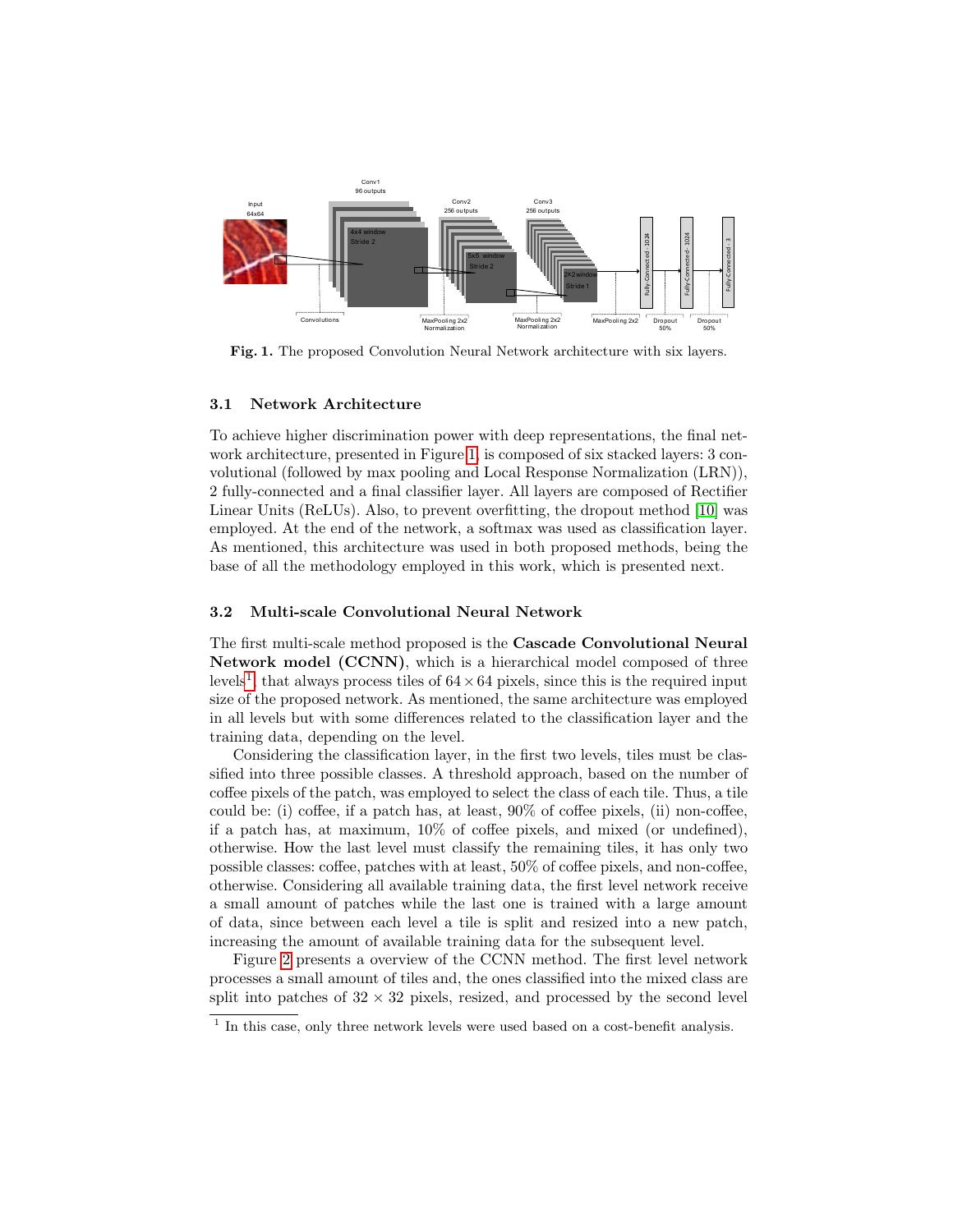

<span id="page-4-1"></span>Fig. 2. A overview of the Cascade Convolutional Neural Network model. The subscript number of the convolutional symbolizes the quantity of data available for training each level.

network. Once more, unclassified tiles are again split into patches of  $16 \times 16$ pixels and resized. The last level network is responsible to finally classify the remaining tiles. At the end, a class is associated to each tile and a new image may be recomposed, showing the regions of interest, in this case, the coffee crops.

The second method proposed is the Iterative Convolutional Neural Network (ICNN), which has only one neural network that processes the input data three times, being equivalent to the CCNN method. Actually, after processing the data once, unclassified patches are split and resized, going back again into the same network. Just like the CCNN, this method uses the architecture pro-posed in Section [3.1,](#page-3-0) trained with all tiles split and resized into  $64 \times 64$  pixels patches. These patches has three possible classes (coffee, non-coffee and mixed) independent of the iteration. The class of each tile were defined following the same protocol used in the first two levels of the CCNN method. However, by doing this, the last iteration, which must classify all remaining tiles into coffee or non-coffee classes, could classify tiles into a unwanted mixed class. A work around is to change the class of these tiles to the second class with higher probability. Thus, we force the last iteration to classify the remaining tiles, as intended.

A overview of the proposed method is presented in Figure [3a.](#page-5-0) The first iteration process tiles of  $64 \times 64$  without resize. Unclassified tiles are split into patches of  $32 \times 32$  pixels, resized and processed into the same network. The same occurs for the last iteration, which split the tiles into patches of  $16 \times 16$  pixels, resized and processed, for the last time, into the same network.

# <span id="page-4-0"></span>4 Experimental Evaluation

In this section, we present the experimental setup and results.

#### 4.1 Setup

Dataset. To evaluate the proposed methods, we used a multispectral highresolution scene dataset, which is composed of huge scenes taken by the SPOT sensor in 2005 over two entire counties in the State of Minas Gerais, Brazil: Guaranésia and Guaxupé. Figure [3](#page-5-1) shows some samples of these classes. As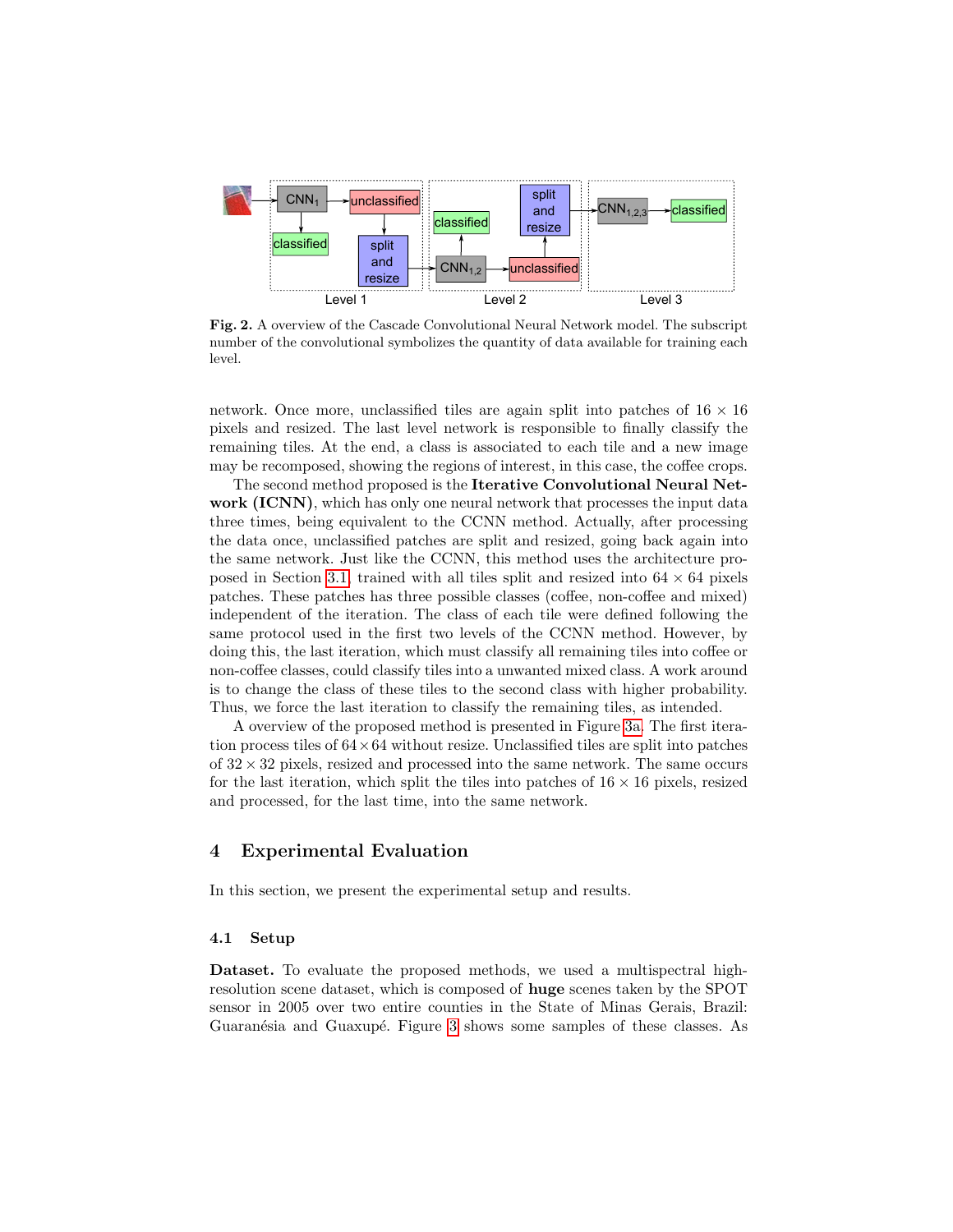<span id="page-5-0"></span>

<span id="page-5-1"></span>Fig. 3. (a): A overview of the Iterative Convolutional Neural Network model. (b)-(d): Respectively, coffee, non-coffee and mixed samples of the coffee dataset.

mentioned, this dataset was partitioned into tiles of  $64 \times 64$ ,  $32 \times 32$  and  $16 \times 16$ pixels, generating, for Guaranésia,  $21,600$ ,  $86,400$  and  $345,600$  tiles, and, for Guaxupé, 17,280, 69,120 and 276,480 regions. Although interesting, this dataset has several challenges, such as: (i) high intraclass variance, caused by different crop management techniques, (ii) scenes with different plant ages, since coffee is an evergreen culture and, (iii) images with spectral distortions caused by shadows, since Minas Gerais is a mountainous region.

Baselines. As baseline, we consider the most common strategy that uses a combination of segmentation algorithms, visual features extraction techniques and machine learning methods. In this case, we have used SLIC [\[1\]](#page-7-8), which has achieving good results for remote sensing images [\[12\]](#page-7-9). As visual features, BIC [\[4\]](#page-7-10), which is the most suitable descriptor to describe coffee crops, as pointed out by [\[6\]](#page-7-1), was employed. As machine learning technique, RBF-SVM was used. The CCNN paradigm was simulated in the baseline by extracting three different segmentation maps with different granularity.

Experimental Protocol. As introduced, we devised our experiments to evaluate the performance of the proposed methods considering a real world scenario. Thus, the protocol used consider one county for training and other for testing. Since there is much more non-coffee areas than coffee ones, the metric used to evaluate the proposed methods were the average accuracy, which is calculated by averaging the pixel accuracy for each class. The proposed networks were built using Caffe framework [\[8\]](#page-7-11), since it is more suitable due to its simplicity and support to parallel programming using CUDA. Furthermore, all computational experiments presented were performed on a 64 bits Intel i7 4,960X machine with 3.6GHz of clock, 64 GB of RAM memory and GeForce GTX980. A drawback of deep learning strategy is the large number of parameters, which are, in this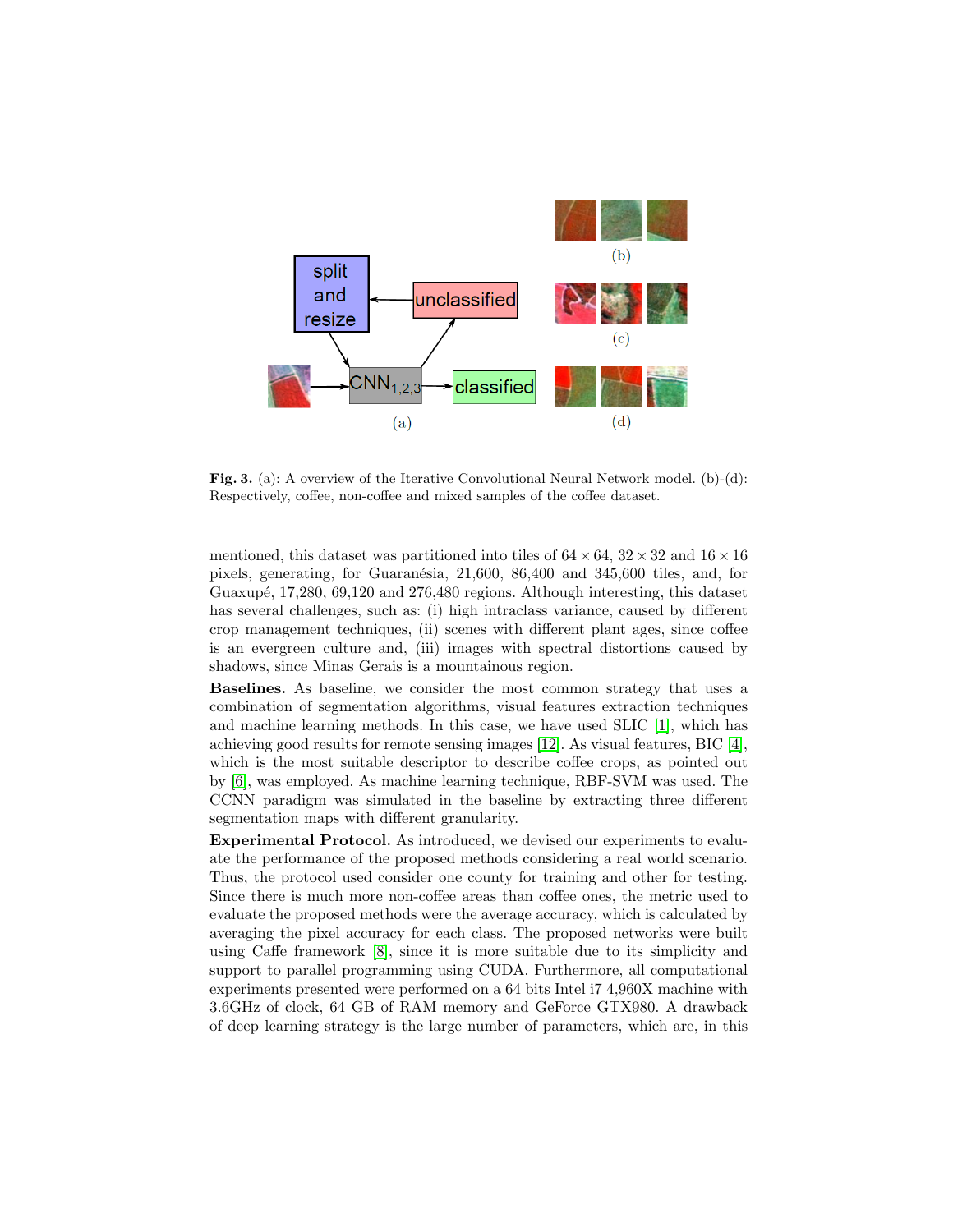case, five different ones: learning rate, weight decay, momentum, maximum iterations and step size (which defines the number of iterations until the learning is divided by a constant value (gamma) equals to 0.1). Select the best value for each parameter, as well as the best network architecture, is totally experimental, which requires a high number of tests and a well-structured protocol. In this case, the networks and its parameters were adjusted by considering a full set of experiments guided by [\[3\]](#page-7-12). After all the setup experiments, the best values for the learning rate, weight decay, step size, momentum and max iterations were 0.01, 0.001, 10,000, 0.9 and 30,000, respectively.

### 4.2 Results and Discussion

For the proposed methods, the processing time, for each county, took around one hour to be completed. At the end, the CCNN method yielded average accuracy around  $57\%$  and  $63\%$ , for Guaxupé and Guaranésia, respectively. Both results outperforms the baseline by a factor varying from 2 to 6%, in terms of average accuracy. The ICNN method also outperform the baseline, but was less effective than the CCNN approach. However, the baseline is more hand-working, since segments and features need to be extracted first to be, then, used with some machine learning technique, while the proposed methods learns all at once. Furthermore, it is worth to mention that agricultural scenes is very hard to classify since the method must to differentiate among different vegetation [\[6\]](#page-7-1).

| Method           | Guaranésia Guaxupé |       |
|------------------|--------------------|-------|
| SLIC+BIC+SVM-RBF | 57.89              | 55.86 |
| CCNN             | 69.33              | 57.98 |
| ICNN             | 60.22              | 56.08 |

Table 1. Results, in terms of average accuracy (%), of the proposed methods and the baseline for the coffee dataset.

# <span id="page-6-0"></span>5 Conclusions and Future Work

In this paper, we propose two multi-scale methods based on Convolutional Neural Networks to identifying coffee crops from remote sensing images, considering a real world scenario. Experimental results show that the CCNN method is more effective and robust than all others, achieving state-of-the-art, in terms of average accuracy, for coffee crop identification, considering two entire counties. As future work, we intend to evaluate new datasets and applications. We also consider to use some different strategies, such as fine-tuning.

## Acknowledgment

This work was partially financed by Brazilian National Research Council – CNPq (grant 449638/2014-6), the Coordination for the Improvement of Higher Educa